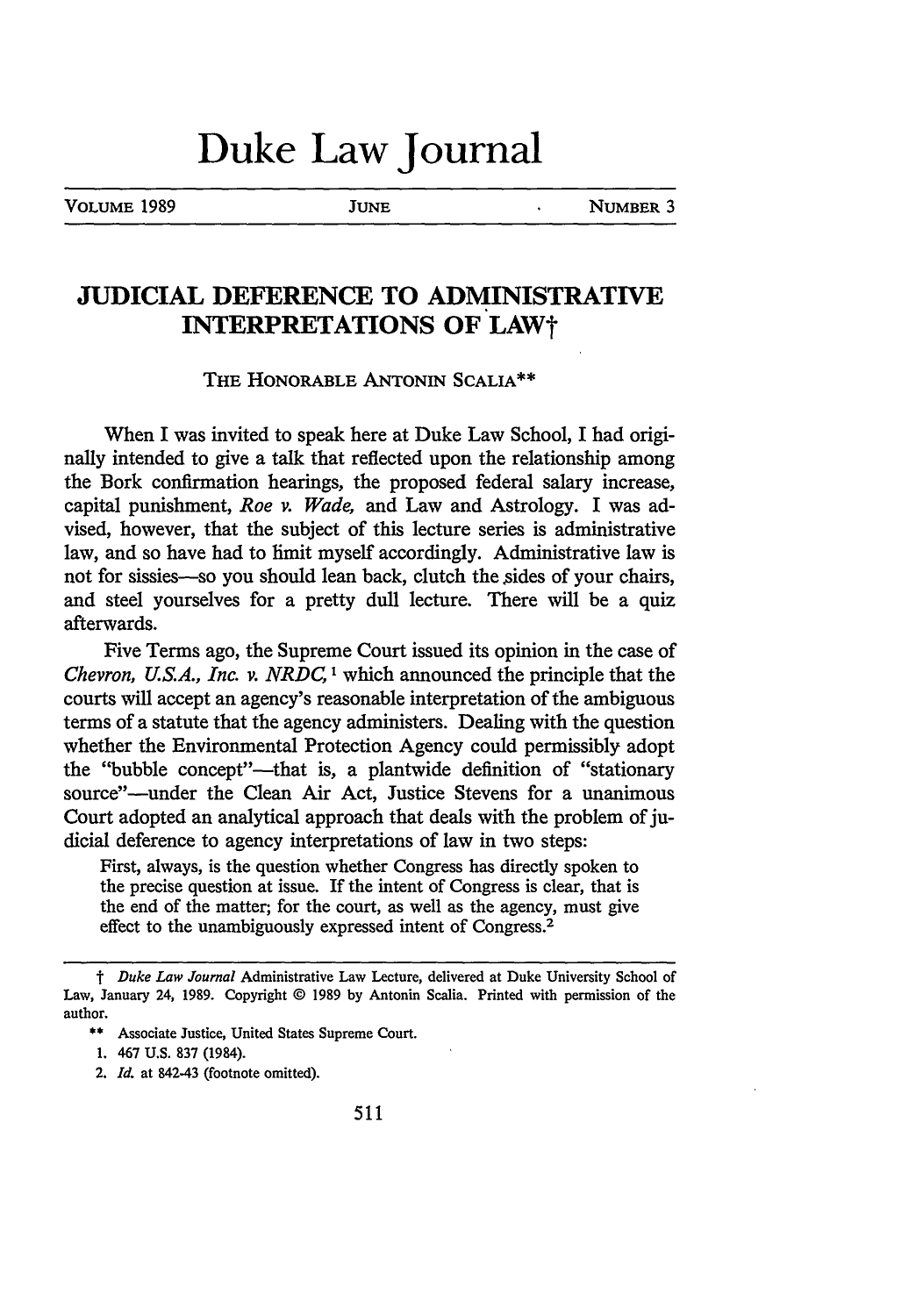Failing an affirmative response to the first inquiry, the *Chevron* analysis moves to step two:

If, however, the court determines that Congress has not directly addressed the precise question at issue, the court does not simply impose its own construction on the statute, as would be necessary in the absence of an administrative interpretation. Rather, if the statute is silent or ambiguous with respect to the specific issue, the question for the court is whether the agency's answer is based on a permissible construction of the statute.<sup>3</sup>

*Chevron* has proven a highly important decision—perhaps the most important in the field of administrative law since *Vermont Yankee Nuclear Power Corp. v. NRDC.* 4 In the first three and a half years after its announcement-up to the beginning of *1988-Chevron* was cited by lower federal courts over 600 times.<sup>5</sup> *Chevron* has been a source of lively debate on my own Court, centering largely on the question whether it applies with full force (as I believe it does) when the controversy involves a "pure question of statutory construction."<sup>6</sup> In a case in which Justice Kennedy did not participate last Term, this question equally divided the eight remaining members of the Court.7 Because Justice Stevens is not here to reply, it would be unfair of me to address that particular issue, but I do want to explore with you the general theoretical underpinnings of *Chevron* and some of its practical implications.

It should not be thought that the *Chevron* doctrine-except in the clarity and the seemingly categorical nature of its expression-is entirely new law. To the contrary, courts have been content to accept "reasonable" executive interpretations of law for some time. Consider the following description of judicial review of administrative action, written almost fifty years ago by the Attorney General's Committee on Administrative Procedure, whose Report formed the basis for enactment of our basic charter of administrative law, the Administrative Procedure Act:

*7. Compare* NLRB v. United Food **&** Commercial Workers Union, Local 23, 108 **S.** Ct. 413, 421 (1988) (advocating that judges determine congressional intent by using "traditional tools of statutory construction") *with id.* at 426 (Scalia, J., joined by Rehnquist, C.J., & White & O'Connor, **JJ.,** concurring) (courts should determine whether an agency's interpretation of a statute *ispermissible,* not *correct).*

*<sup>3.</sup> Id.* at 843 (footnotes omitted).

<sup>4. 435</sup> U.S. 519 (1978).

<sup>5.</sup> See Byse, Judicial Review of Administrative Interpretation of Statutes: An Analysis of Chev*ron's Step Two,* 2 ADMIN. **L.J.** 255, 255 (1988).

*<sup>6.</sup> Compare* INS v. Cardoza-Fonseca, 480 U.S. 421, 446 (1987) (courts may use "traditional tools of statutory construction" to supplant agency's interpretation of congressional intent with judicial interpretation) *with id.* at 454 (Scalia, **J.,** concurring) ("courts must give effect to a reasonable agency interpretation of a statute unless that interpretation is inconsistent with a clearly expressed congressional intent").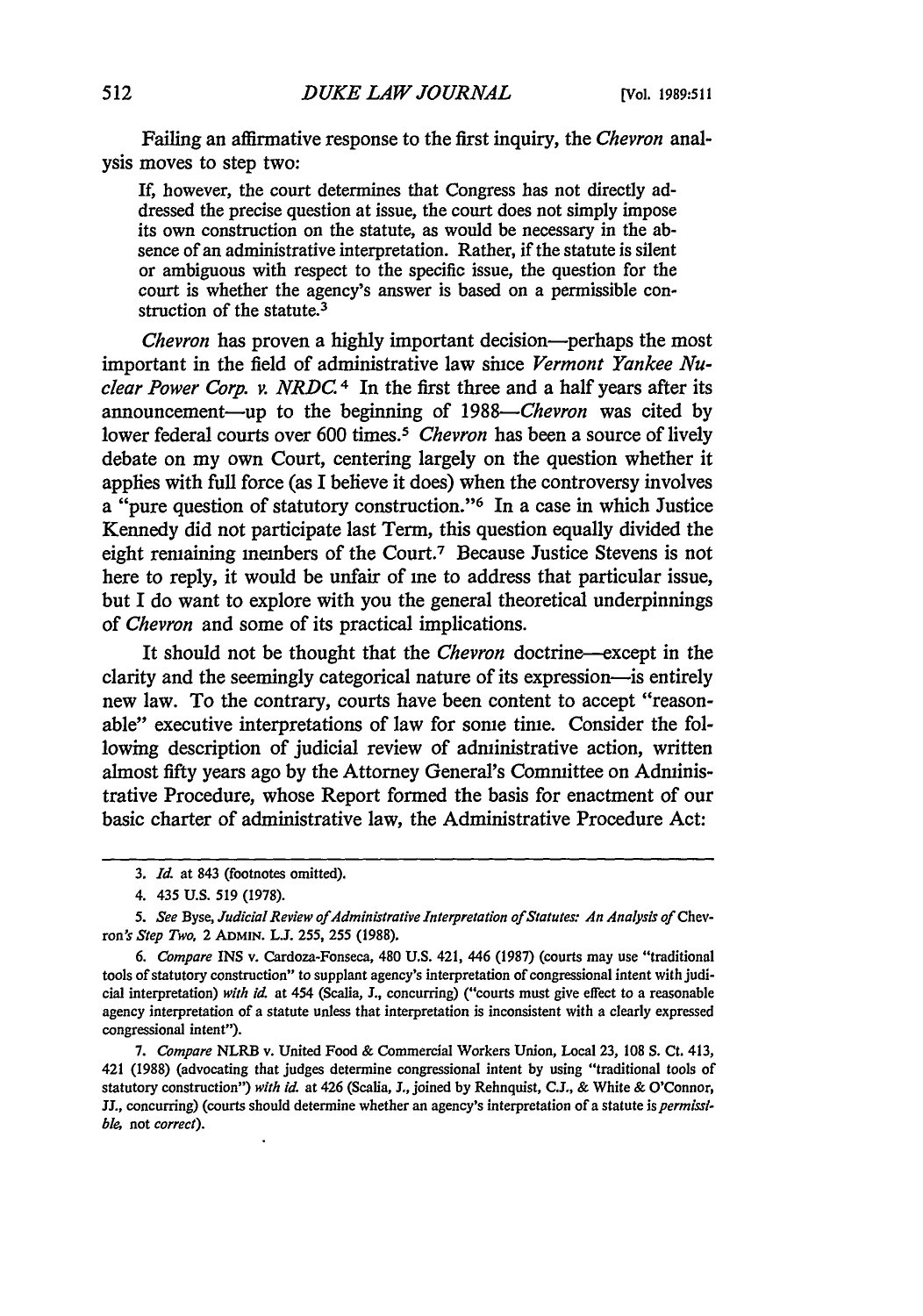Even on questions of law [independent judicial] judgment seems not to be compelled. The question of statutory interpretation might be approached by the court de novo and given the answer which the court thinks to be the "right interpretation." Or the court might approach it, somewhat as a question of fact, to ascertain, not the "right interpretation," but only whether the administrative interpretation has substantial support. Certain standards of interpretation guide in that direction. Thus, where the statute is reasonably susceptible of more than one interpretation, the court may accept that of the administrative body. Again, the administrative interpretation is to be given weight-not merely as the opinion of some men or even of a lower tribunal, but as the opinion of the body especially familiar with the problems dealt with by the statute and burdened with the duty of enforcing it. This may be legislation deals with complex matters calling for expert knowledge and judgment.8

That was written, as I say, almost half a century ago, and was an accurate description of the caselaw. Judge Henry Friendly observed the same landscape thirty years later, when he wrote:

We think it is time to recognize **...** that there are two lines of Supreme Court decisions on this subject which are analytically in conflict, with the result that a court of appeals must choose the one it deems more appropriate for the case at hand. Leading cases support[ **]** the view that great deference must be given to the decisions of an administrative agency applying a statute to the facts and that such decisions can be reversed only if without rational basis **....** However, there is an impressive body of law sanctioning free substitution of judicial for administrative judgment when the question involves the meaning of a statutory term.<sup>9</sup>

*Chevron*, if its categorical language is to be believed, and if the Court intends to stand by it, essentially chose between these two conflicting lines of decision.

It is not immediately apparent why a court should ever accept the judgment of an executive agency on a question of law. Indeed, on its face the suggestion seems quite incompatible with Marshall's aphorism that "[i]t is emphatically the province and duty of the judicial department to say what the law is."<sup>10</sup> Surely the law, that immutable product of Congress, is what it is, and its content-ultimately to be decided by the courts-cannot be altered or affected by what the Executive thinks about it. I suppose it is harmless enough to speak about "giving deference to the views of the Executive" concerning the meaning of a statute, just as we speak of "giving deference to the views of the Congress" concerning

<sup>8.</sup> S. Doc. No. 8, 77th Cong., 1st Sess. 90-91 (1941).

<sup>9.</sup> Pittston Stevedoring Corp. v. Dellaventura, 544 F.2d 35, 49 (2d Cir. 1976), *aff'd sub nor.* Northeast Marine Terminal Co. v. Caputo, 432 U.S. 249 (1977).

<sup>10.</sup> Marbury v. Madison, 5 U.S. (1 Cranch) 137, 177 (1803).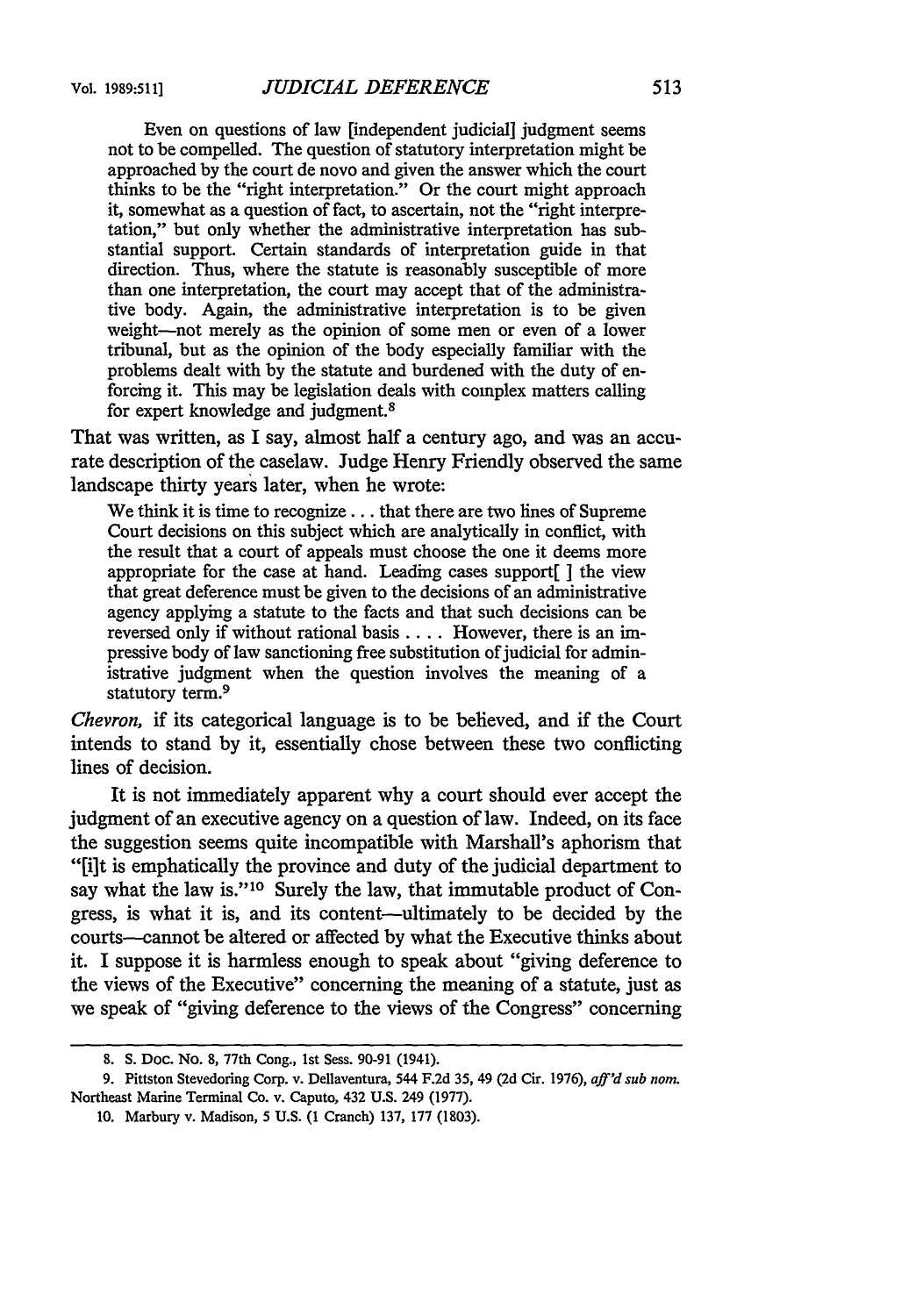the constitutionality of particular legislation-the mealy-mouthed word "deference" not necessarily meaning anything more than considering those views with attentiveness and profound respect, before we reject them. But to say that those views, if at least reasonable, will ever be *binding-that* is, seemingly, a striking abdication of judicial responsibility.

This deep-rooted feeling that it is the judges who must say what the law is accounts, I have no doubt, for the stubborn refusal of lawyers, and even of Congress, to admit that courts ever accept executive interpretation. For example, despite the Attorney General's Committee's description of current law that I quoted earlier, one provision of the Administrative Procedure Act (APA) itself seems to have been based upon the quite mistaken assumption that questions of law would always be decided de novo by the courts. You may have wondered why the APA's required notice-and-comment procedures for rulemaking--probably. the most significant innovation of the legislation-contain an exception for "interpretative rules." One of the reasons given in the 1945 Senate Print is as follows: "'[I]nterpretative' rules-as merely interpretations of statutory provisions-are subject to plenary judicial review ...."<sup>11</sup> That is not true today, and it was not categorically true in 1945.

What, then, is the theoretical justification for allowing reasonable administrative interpretations to govern? The cases, old and new, that accept administrative interpretations, often refer to the "expertise" of the agencies in question, their intense familiarity with the history and purposes of the legislation at issue, their practical knowledge of what will best effectuate those purposes. In other words, they are more likely than the courts to reach the correct result. That is, if true, a good practical reason for accepting the agency's views, but hardly a valid theoretical justification for doing so. If I had been sitting on the Supreme Court when Learned Hand was still alive, it would similarly have been, as a practical matter, desirable for me to accept his views in all of his cases under review, on the basis that he is a lot wiser than I, and more likely to get it right. But that would hardly have been theoretically valid. Even if Hand would have been *de facto* superior, I would have been *ex officio* so. So also with judicial acceptance of the agencies' views. If it is, as we have always believed, the constitutional duty of the *courts* to say what the law is, we must search for something beyond relative competence as a basis for ignoring that principle when agency action is at issue.

One possible validating rationale that has been suggested in some

<sup>11.</sup> **S.** Doc. No. 248, 79th Cong., 2d Sess. **18** (1946).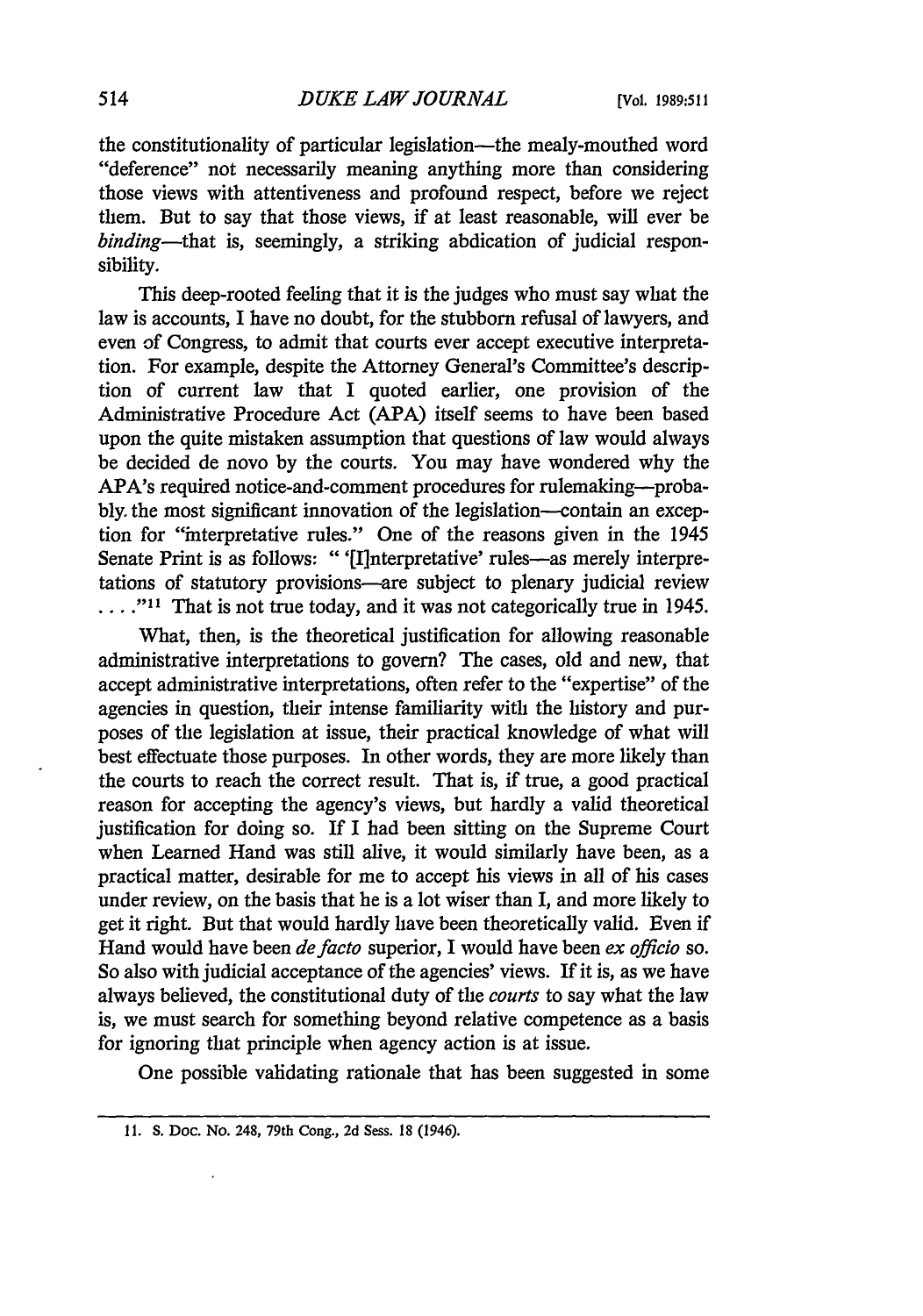recent articles<sup>12</sup>—and that can perhaps even be derived from some of the language of *Chevron* itself<sup>13</sup>—is that the constitutional principle of separation of powers requires *Chevron.* The argument goes something like this: When, in a statute to be implemented by an executive agency, Congress leaves an ambiguity that cannot be resolved by text or legislative history, the "traditional tools of statutory construction," the resolution of that ambiguity necessarily involves policy judgment. Under our democratic system, policy judgments are not for the courts but for the political branches; Congress having left the policy question open, it must be answered by the Executive.

Now there is no one more fond of our system of separation of powers than I am, but even I cannot agree with this approach. To begin with, it seems to me that the "traditional tools of statutory construction" include not merely text and legislative history but also, quite specifically, the consideration of policy consequences. Indeed, that tool is so traditional that it has been enshrined in Latin: *"Ratio est legis anima; mutata legis ratione mutatur et lex. "* ("The reason for the law is its soul; when the reason for the law changes, the law changes as well.") Surely one of the most frequent justifications courts give for choosing a particular construction is that the alternative interpretation would produce "absurd" results, or results less compatible with the reason or purpose of the statute. This, it seems to me, unquestionably involves judicial consideration and evaluation of competing policies, and for precisely the same purpose for which (in the context we are discussing here) *agencies* consider and evaluate them-to determine which one will best effectuate the statutory purpose. Policy evaluation is, in other words, part of the traditional judicial tool-kit that is used in applying the first step of *Chevron-the* step that determines, *before* deferring to agency judgment, whether the law is indeed ambiguous. Only when the court concludes that the policy furthered by *neither* textually possible interpretation will be clearly "better" (in the sense of achieving what Congress apparently wished to achieve) will it, pursuant to *Chevron,* yield to the agency's choice. But the reason it yields is assuredly *not* that it has no constitutional competence to consider and evaluate policy.

The separation-of-powers justification can be rejected even more painlessly by asking one simple question: If, in the statute at issue in *Chevron,* Congress had specified that in all suits involving interpretation

<sup>12.</sup> *See Kmiec, Judicial Deference to Executive Agencies and the Decline of the Nondelegation Doctrine,* 2 ADMIN. **L.J. 269, 277-78, 283, 285 (1988);** *cf* Starr, *Judicial Review in the Post-Chevron Era,* **3** YALE **J. ON** REG. 283, 308, 312 (1986) *(Chevron* shifts policy-making responsibility from courts to "democratically accountable officials" in agencies).

<sup>13.</sup> *See* Chevron, **U.S.A.,** Inc. v. NRDC, 467 U.S. 837, 864-66 (1984).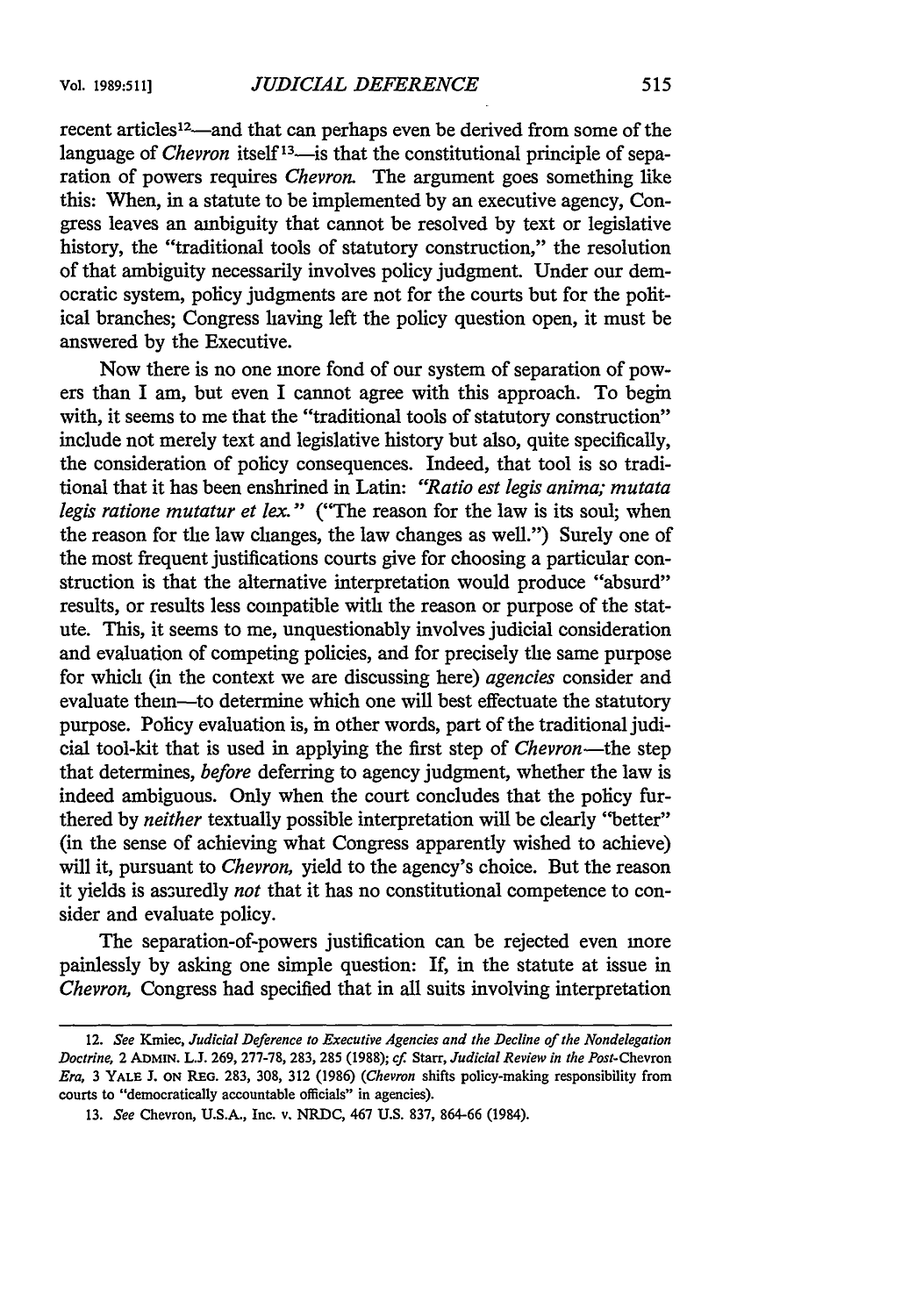#### *DUKE LAW JOURNAL*

or application of the Clean Air Act the courts were to give no deference to the agency's views, but were to determine the issue de novo, would the Supreme Court nonetheless have acquiesced in the agency's views? I think the answer is clearly no, which means that it is not any constitutional impediment to "policy-making" that explains *Chevron.*

In my view, the theoretical justification for *Chevron* is no different from the theoretical justification for those *pre-Chevron* cases that sometimes deferred to agency legal determinations. As the D.C. Circuit, quoting the First Circuit, expressed it: "The extent to which courts should defer to agency interpretations of law is ultimately 'a function of Congress' intent on the subject as revealed in the particular statutory scheme at issue.' **"14** An ambiguity in a statute committed to agency implementation can be attributed to either of two congressional desires: (1) Congress intended a particular result, but was not clear about it; or (2) Congress had no particular intent on the subject, but meant to leave its resolution to the agency. When the former is the case, what we have is genuinely a question of law, properly to be resolved by the courts. When the latter is the case, what we have is the conferral of discretion upon the agency, and the only question of law presented to the courts is whether the agency has acted within the scope of its discretion--i.e., whether its resolution of the ambiguity is reasonable. As I read the history of developments in this field, the *pre-Chevron* decisions sought to choose between (1) and (2) on a statute-by-statute basis. Hence the relevance of such frequently mentioned factors as the degree of the agency's expertise, the complexity of the question at issue, and the existence of rulemaking authority within the agency. All these factors make an intent to confer discretion upon the agency more likely. *Chevron,* however, if it is to be believed, replaced this statute-by-statute evaluation (which was assuredly a font of uncertainty and litigation) with an across-the-board presumption that, in the case of ambiguity, agency discretion is meant.

It is beyond the scope of these remarks to defend that presumption (I was not on the Court, after all, when *Chevron* was decided). Surely, however, it is a more rational presumption today than it would have been thirty years ago-which explains the change in the law. Broad delegation to the Executive is the hallmark of the modem administrative state; agency rulemaking powers are the rule rather than, as they once were, the exception; and as the sheer number of modern departments and agen-

<sup>14.</sup> Process Gas Consumers Group v. United States Dep't of Agric., 694 **F.2d 778, 791 (D.C.** Cir. 1982) (en banc) (quoting Constance v. Secretary of Health & Human Servs., **672** F.2d 990, **995** (1st Cir. 1982)), *cert. denied,* 461 U.S. 905 (1983); *see also* Ford Motor Credit Co. v. Milhollin, 444 U.S. 555, 566-68 (1980) (Truth in Lending Act requires judicial deference to rational lawmaking by Federal Reserve Board).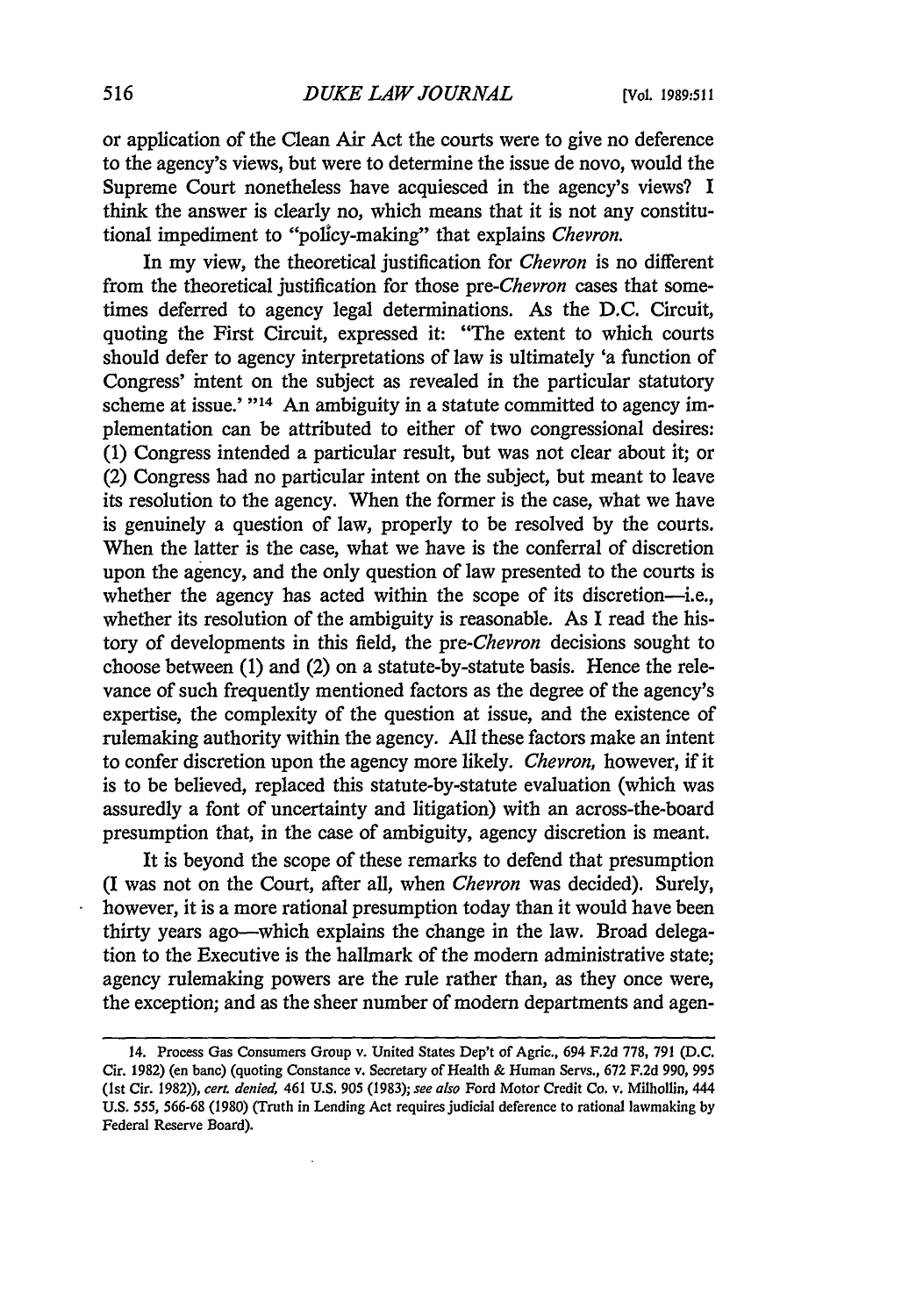cies suggests, we are awash in agency "expertise." If the *Chevron* rule is not a 100% accurate estimation of modem congressional intent, the prior case-by-case evaluation was not so either-and was becoming less and less so, as the sheer volume of modem dockets made it less and less possible for the Supreme Court to police diverse application of an ineffable rule. And to tell the truth, the quest for the "genuine" legislative intent is probably a wild-goose chase anyway. In the vast majority of cases I expect that Congress *neither* (1) intended a single result, *nor* (2) meant to confer discretion upon the agency, but rather (3) didn't think about the matter at all. If I am correct in that, then any rule adopted in this field represents merely a fictional, presumed intent, and operates principally as a background rule of law against which Congress can legislate.

If that is the principal function to be served, *Chevron* is unquestionably better than what preceded it. Congress now knows that the ambiguities it creates, whether intentionally or unintentionally, will be resolved, within the bounds of permissible interpretation, not by the courts but by a particular agency, whose policy biases will ordinarily be known. The legislative process becomes less of a sporting event when those supporting and opposing a particular disposition do not have to gamble upon whether, if they say nothing about it in the statute, the ultimate answer will be provided by the courts or rather by the Department of Labor.

The theory that judicial acquiescence in reasonable agency determinations of law rests upon real or presumed legislative intent to confer discretion has certain consequences which the courts do not yet seem to have grasped. For one thing, there is no longer any justification for giving "special" deference to "long-standing and consistent" agency interpretations of law. That venerable principle made a lot of sense when we assumed that both court and agency were searching for the one, permanent, "correct" meaning of the statute; it makes no sense when we acknowledge that the agency is free to give the statute whichever of several possible meanings it thinks most conducive to accomplishment of the statutory purpose. Under the latter regime, there is no apparent justification for holding the agency to its first answer, or penalizing it for a change of mind.

Indeed, it seems to me that such an approach would deprive *Chevron* of one of its major advantages from the standpoint of governmental theory, which is to permit needed flexibility, and appropriate political participation, in the administrative process. One of the major disadvantages of having the courts resolve ambiguities is that they resolve them for ever and ever; only statutory amendment can produce a change. If the word "stationary source" in the Clean Air Act did not permit the "bubble concept" today, it would not permit the "bubble concept" four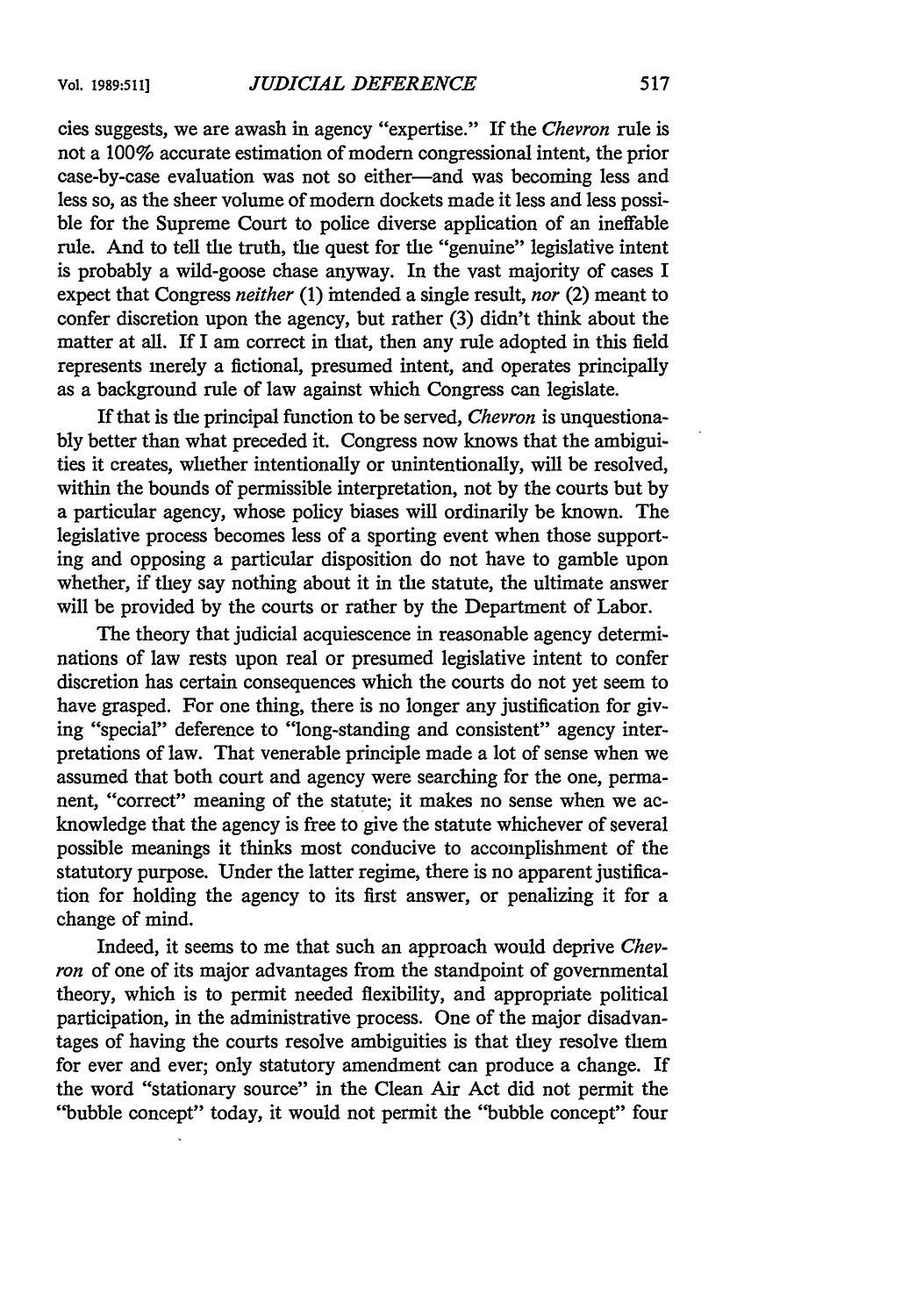### *DUKE LAW JOURNAL*

years from now either, no matter how much the perception of whether that concept impairs or furthers the objectives of the Act may change. Under *Chevron,* however, "stationary source" can mean a range of things, and it is up to the agency, in light of its advancing knowledge (and also, to be realistic about it, in light of the changing political pressures that it feels from Congress and from its various constituencies) to specify the correct meaning. If Congress is to delegate broadly, as modem times are thought to demand, it seems to me desirable that the delegee be able to suit its actions to the times, and that continuing political accountability be assured, through direct political pressures upon the Executive and through the indirect political pressure of congressional oversight. All this is lost if "new" or "changing" agency interpretations are somehow suspect. There are of course well established restrictions upon sudden and irrational changes of interpretation through adjudication,15 and statutorily prescribed procedures (including a requirement of reasoned justification) for changes of interpretation through rulemaking.16 And at some point, I suppose, repeated changes back and forth may rise (or descend) to the level of "arbitrary and capricious," and thus unlawful, agency action. But so long as these limitations are complied with, there seems to me no reason to value a new interpretation less than an old one. (I should also add that the existence of a "long-standing, consistent agency interpretation" that dates to the original enactment of the statute may be relevant to the first step of *Chevron-that* is, it may be part of the evidence showing that the statute is in fact not ambiguous but has a clearly defined meaning.)

Let me digress for a moment here, to note that the capacity of the *Chevron* approach to accept changes in agency interpretation *ungrudgingly* seems to me one of the strongest indications that the *Chevron* approach is correct. It has always seemed to me utterly unrealistic to believe that when an agency revises one of its interpretative regulations, or one of the legal rules that it applies in its adjudications-when the NLRB, for example, decides that employer action previously held to be an "unfair labor practice" is no longer so, or when the Federal Trade Commission amends one of its regulations to declare action previously permitted an "unfair or deceptive trade practice"-the agency was admitting that it had "got the law wrong." And it has thus seemed to me inappropriate to look askance at such changes, as though we were dealing with a judge who cannot make up his mind whether the rule in Shelley's Case applies or not. Rather, the agency was simply "changing the

**<sup>15.</sup>** *See* 4 **K.** DAVIS, **ADMINISTRATIVE LAW TREATISE** § **20.11, at 38-39 (2d ed. 1983).**

**<sup>16.</sup>** *See* Motor Vehicle Mfrs. Ass'n v. State Farm Mut. Auto. Ins. Co., 463 **U.S. 29, 57 (1983).**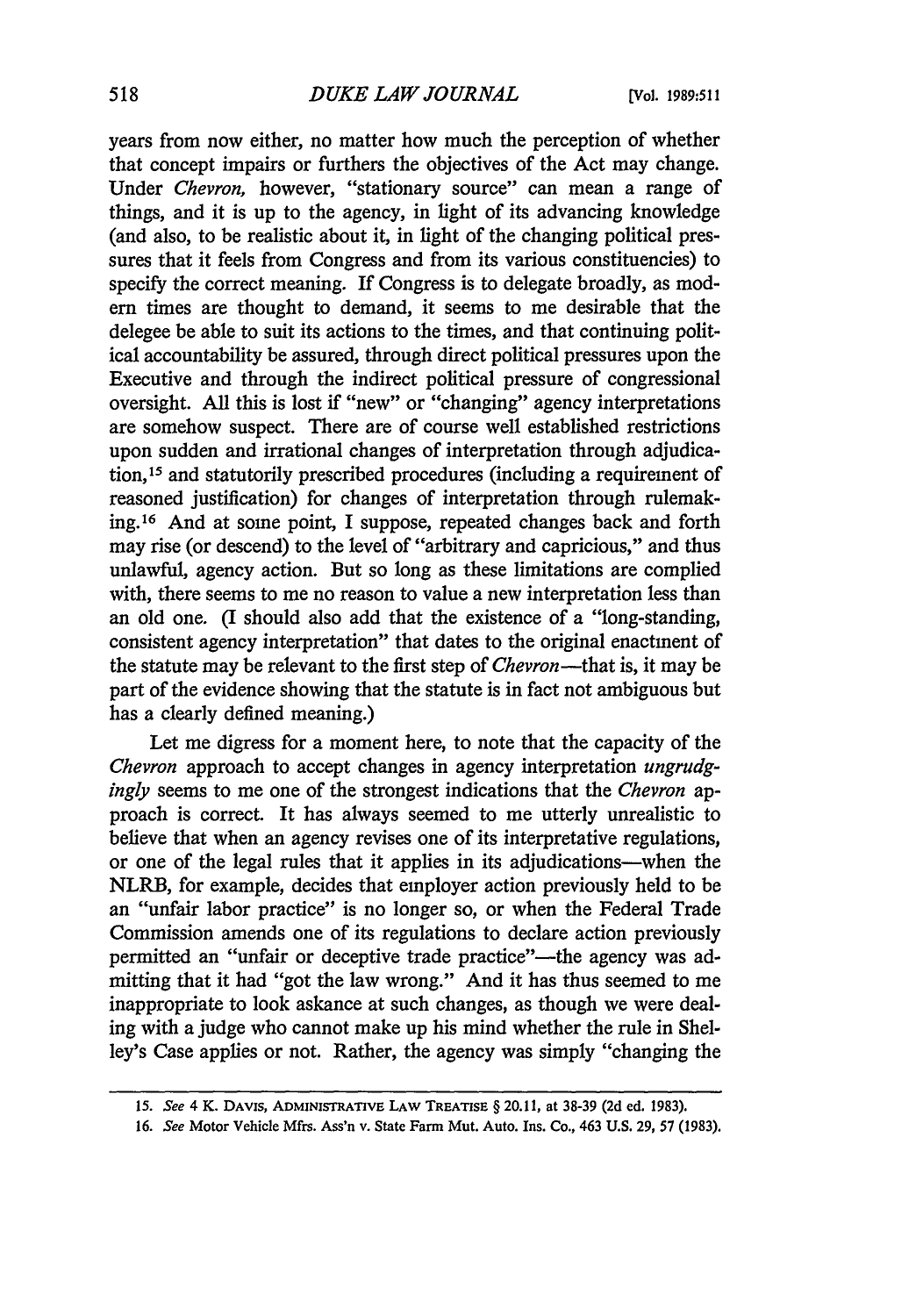law," in light of new information or even new social attitudes impressed upon it through the political process-all within the limited range of discretion to "change the law" conferred by the governing statute. *Chevron,* as I say, permits recognition of this reality.

Perhaps another distinction of yesteryear that must, in light of *Chevron,* be revised, is the distinction among the various manners in which the agency makes its legal views known. Scholarly perceptions on that point have evolved considerably over the years. Dean Landis, for example, wrote in 1938 that deference was owed to agency interpretation of law adopted in rulemaking but not in adjudication—because the authority to make rules implied congressional delegation of discretion, whereas authority to adjudicate did not. 17 A more enduring distinction has been that which denies deference to agency interpretations of law "adopted for the purpose of litigation." Certainly that makes sense under a regime in which the agency interpretation is accepted only because the "expert" agency is more likely than the court to reach the single "right" legal answer. A position formulated not in the agency's adjudication process, nor in rulemaking, but in a brief to a court, does not seem like the last stage of an "expert" search for the truth. Once it is accepted, however, that there are various "right" answers, and that policy and indeed even political considerations (in the nonpartisan sense) can legitimately affect which one the agency may choose, then it seems less important whether the choice is made through rulemaking and adjudication,18 or rather through a formal presentation of the agency's position in court. Of course in many situations the agency position can only lawfully be adopted through specified procedures; a litigating position cannot repeal an extant regulation. And in many situations there may be reason to doubt whether the position taken by a low-level agency litigator, or perhaps even by the general counsel, has the approval of the agency head. And of course legal positions taken (in litigation or otherwise) with respect to matters that are not committed to the agency's administration do not qualify for *Chevron* treatment anyway. But if the matter at issue is one for which the agency has responsibility, if all requisite procedures have been complied with, and if there is no doubt that the position urged has full and considered approval of the agency head, it is far from selfevident that the agency's views should be denied their accustomed force simply because they are first presented in the prosecution of a lawsuit.

The view on the other side is that even if "expertness" is no longer as revered as it used to be, impartiality is. Whatever else an agency's

**<sup>17.</sup> J. LANDIS, THE ADMINISTRATIVE PROCESS 147-49 (1938).**

**<sup>18.</sup> Cf** INS **v.** Cardozo-Fonseca, **480 U.S. 421,** 446-50 **& n.30 (1987)** (contrasting Board of Immigration Appeals decisions and **the** government's litigation position).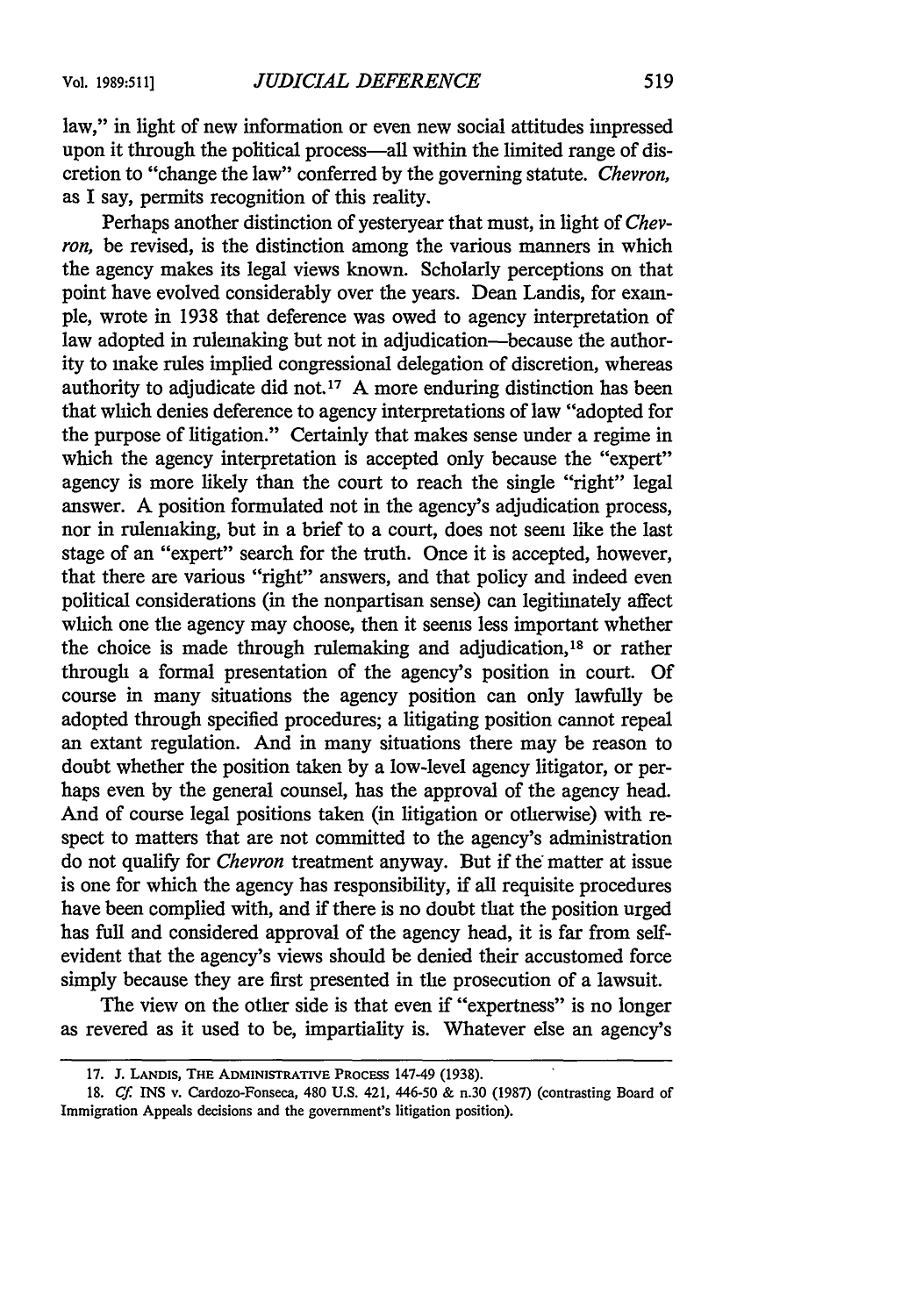choice among the various interpretive options may be based upon, it should not be based upon the desire to win a particular lawsuit. To avoid the risk of this, the assumed delegation of "law-making" discretion upon which *Chevron* rests should be deemed applicable only to agency determinations made (with sufficient formality) in the regular course of the agency's business, and not in litigation. Essentially this point of view is taken **by** a recent consultant's report to the Administrative Conference of the United States. <sup>19</sup>**I** would say that the jury is still out on this; one can foresee future disputes on the point.<sup>20</sup>

There is one final point I wish to discuss: What does it take to satisfy the first step of *Chevron-that* is, when is a statute ambiguous? *Chevron* becomes virtually meaningless, it seems to me, if ambiguity exists only when the arguments for and against the various possible interpretations are in absolute equipoise. If nature knows of such equipoise in legal arguments, the courts at least do not. The judicial task, every day, consists of finding the *right* answer, no matter how closely balanced the question may *seem* to be. In appellate opinions, there is no such thing as a tie. **If** the judicial mentality that is developed **by** such a system were set to answering the question, "When are the arguments for and against a particular statutory interpretation in equipoise?," I am certain that the response would be "almost never." **If** *Chevron* is to have any meaning, then, congressional intent must be regarded as "ambiguous" not just when no interpretation is even marginally better than any other, but rather when two or more reasonable, though not necessarily equally valid, interpretations exist. This is indeed intimated **by** the opinion in *Chevron-which* suggests that the opposite of "ambiguity" is not "resolvability" but rather "clarity."<sup>21</sup> Here, of course, is the chink in *Chevron's* armor—the ambiguity that prevents it from being an absolutely clear guide to future judicial decisions (though still a better one than what it supplanted). How clear is clear? It is here, if *Chevron* is not

**<sup>19.</sup>** *See* R. Anthony, Which Agency Interpretations Should Bind the Courts? **71-76, 101-03** (November **1988)** (Report to the Administrative Conference of the United States).

*<sup>20.</sup> Compare* Church of Scientology v. IRS, **792 F.2d 153, 162** n.4 **(D.C.** Cir. **1986) (en** banc) ("There is some question **...** whether an interpretive theory put forth only **by** agency counsel in litigation, which explains agency action that could be explained on different theories, constitutes an 'agency position' for purposes of *Chevron."), aff'd,* 484 **U.S. 9 (1987)** *with id.* at **165** (Silberman, **J.,** concurring) ("We know that the IRS has been advancing its interpretation in courts throughout the country at least since **1982 ....** To suggest in these circumstances that [this] is *not* an 'agency position' is to imply that IRS counsel are mavericks, disembodied from the agency that they represent. I reject that supposition.").

<sup>21.</sup> *See* Chevron, **U.S.A.,** Inc. v. NRDC, 467 **U.S. 837,** 842 (1984) **("If** the intent of Congress is *clear,* that is the end of the matter. **... )** (emphasis added); *see also* Chemical Mfrs. Ass'n v. NRDC, 470 **U.S. 116, 125 (1985) ("Of** course, if Congress has *clearly* expressed an intent contrary to that of the Agency, our duty is to enforce the will of Congress.") (emphasis added).